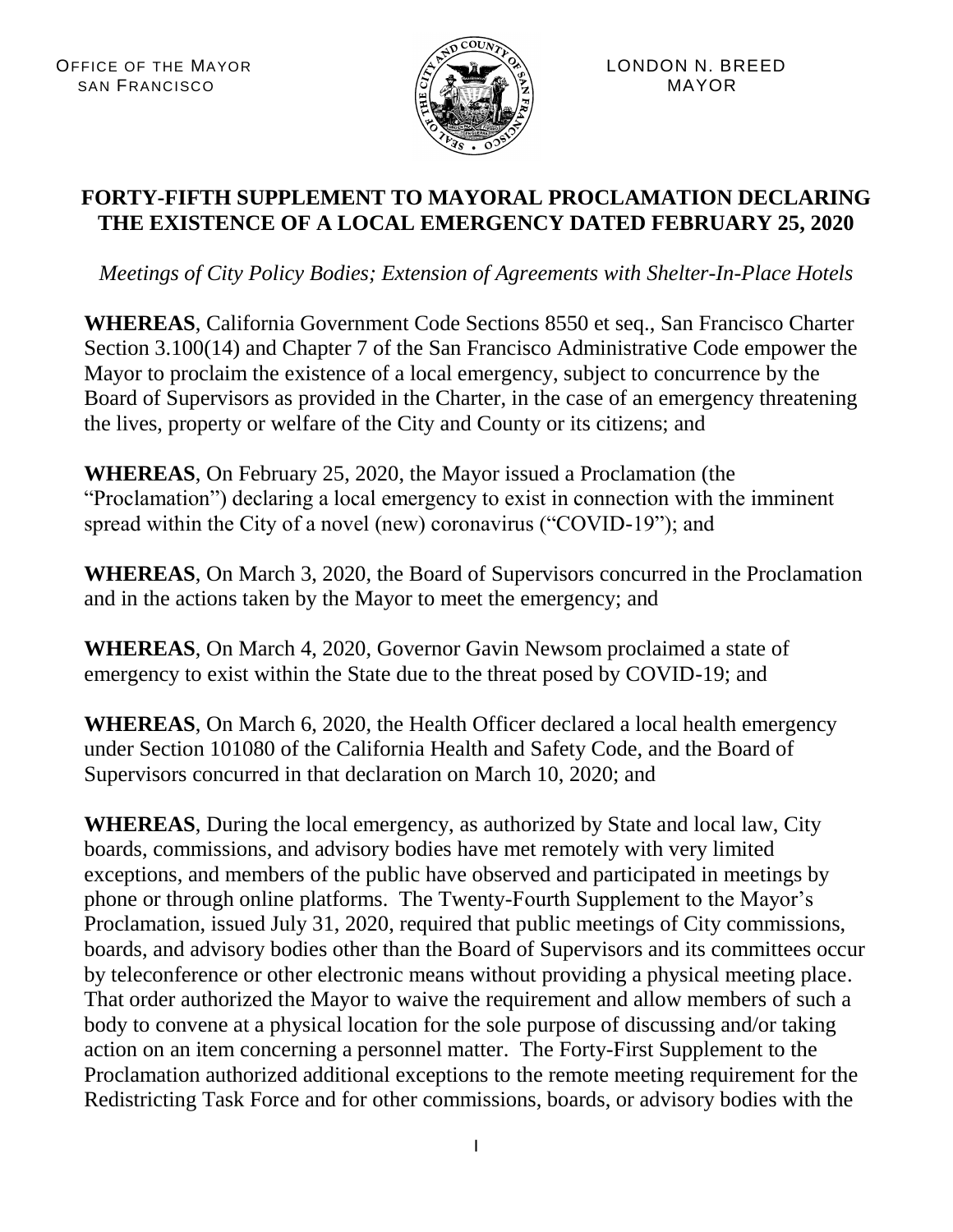

Mayor's permission upon a showing that the meeting would provide a significant benefit to the public; and

**WHEREAS**, At the time the Mayor issued the Forty-First Supplement to the Proclamation on December 17, 2021, the City anticipated that City commissions, boards, and advisory bodies would be able to return to in-person meetings by February 28, 2022. Subsequently, the City experienced a drastic increase in COVID-19 cases due to the highly transmissible Omicron variant. While this surge has been receding in recent days, hospitalizations continue to be high, and many City employees continue to miss work due to COVID-19 illness or exposure. Given the current public health indicators, the City anticipates that it will be able to safely hold in-person meetings of some City policy bodies beginning on March 7, 2022, which is also the current date for City employees to return to in-person work. Accordingly, it is in the public interest to require City boards and commissions created in the Charter that are not advisory bodies to begin to hold inperson meetings and allow members of the public to attend starting on March 7, 2022. It is also in the public interest to allow members of such bodies who are particularly vulnerable to COVID-19 to continue to appear remotely if necessary. The City will continue to monitor the COVID-19 indicators and phase in additional in-person policy body meetings in the future; and

**WHEREAS**, In the Thirty-Fifth Supplement to the Proclamation dated February 21, 2021, the Mayor authorized the extension of certain emergency contracts related to the City's response to the pandemic for an additional twelve months. The City previously contracted with a number of hotels to house individuals experiencing homelessness and individuals at heightened risk of contracting severe COVID-19. The term of these agreements authorized under the Thirty-Fifth Supplement is nearly expired, and due to the need for additional time to wind down the program and locate suitable placements for the individuals staying in these locations, it is in the public interest to authorize the extension of such hotel agreements for an additional limited period;

## **NOW, THEREFORE,**

I, London N. Breed, Mayor of the City and County of San Francisco, proclaim that there continues to exist an emergency within the City and County threatening the lives, property or welfare of the City and County and its citizens;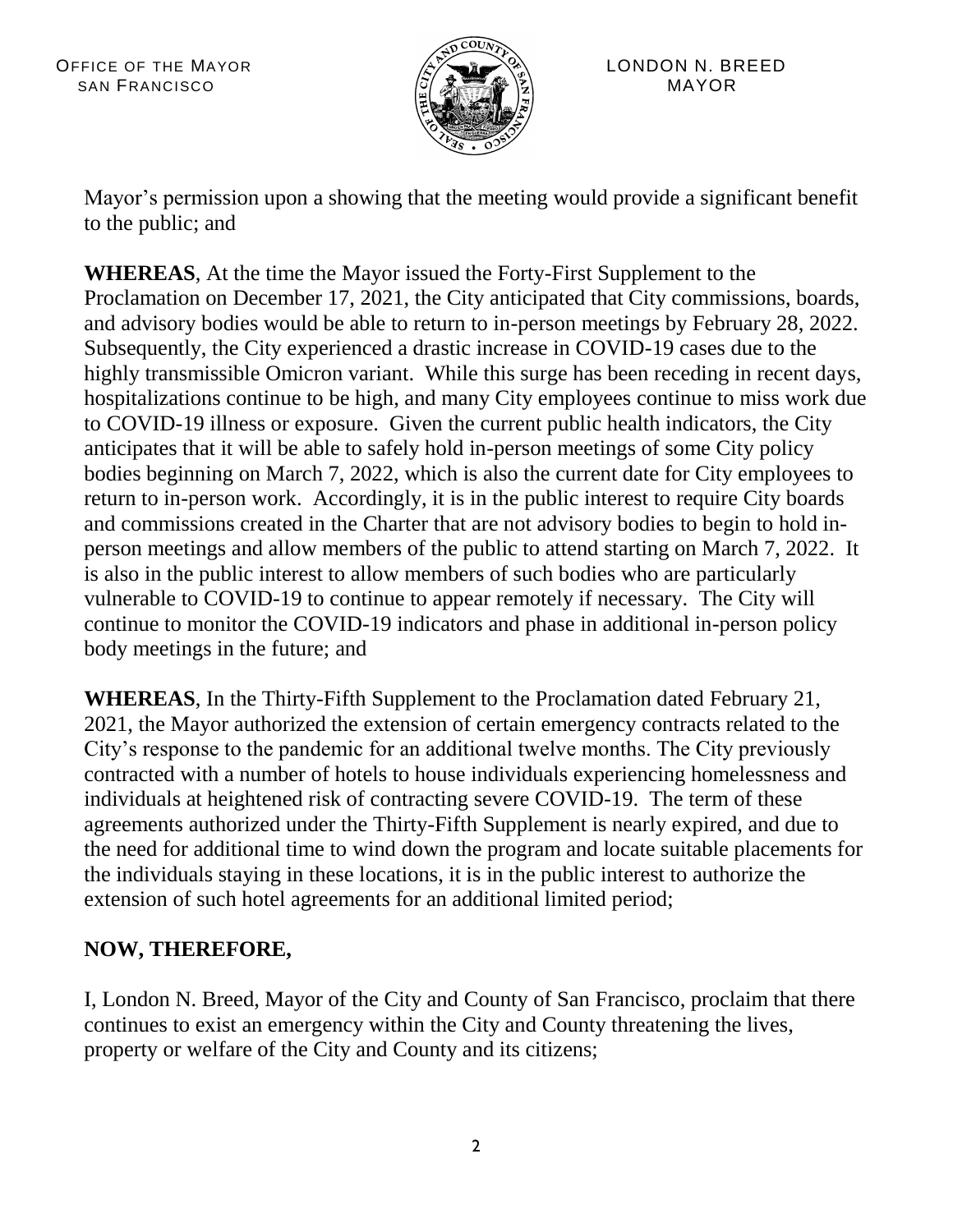

## **In addition to the measures outlined in the Proclamation and in the Supplements to the Proclamation issued on various dates, it is further ordered that:**

(1) Section 1 of the Forty-First Supplement to the Emergency Proclamation is revised and replaced as follows:

Public meetings of City commissions, boards, and advisory bodies other than the Board of Supervisors and its committees must comply with the following conditions for all public meetings:

(a) Charter Commissions. Beginning on March 7, 2022, City commissions and boards created by the Charter that are not advisory bodies, as identified in subsection (a)(vii) below ("Charter Commissions"), shall hold meetings in-person subject to the following conditions:

(i) All members of Charter Commissions must appear in person at each meeting to participate and vote as a member, as required under Charter Section 4.104, except that a member may appear at a meeting remotely for a COVID-19-Related Reason. "COVID-19-Related Reason" means (A) the member is in a vulnerable population with a heightened risk of severe illness from COVID-19 due to being over 65 years of age, having a medical condition identified by the Centers for Disease Control as increasing the risk of severe COVID-19 illness, or being pregnant, or (B) the member is required to isolate and quarantine based on guidance of public health officials due to COVID-19 illness or exposure, or is caring for another person in the member's household who has COVID-19. Members who intend to appear remotely at a meeting due to a COVID-19-Related Reason shall send a letter to the commission secretary or other staff who support the Charter Commission attesting to having a COVID-19-Related Reason to attend remotely and identifying the time period during which the member will be unable to attend in-person meetings. If all members of a Charter Commission will appear at a meeting remotely due to a COVID-19-Related Reason, the Charter Commission may hold the meeting remotely without providing a physical meeting place for the public. Any Charter Commission member who attends a meeting remotely shall appear on camera during the meeting.

(ii) As provided by Section 2 of the Thirty-Eighth Supplement to the Proclamation, all members of a Charter Commission must be Fully Vaccinated, and any member who is not Fully Vaccinated is prohibited from attending an in-person meeting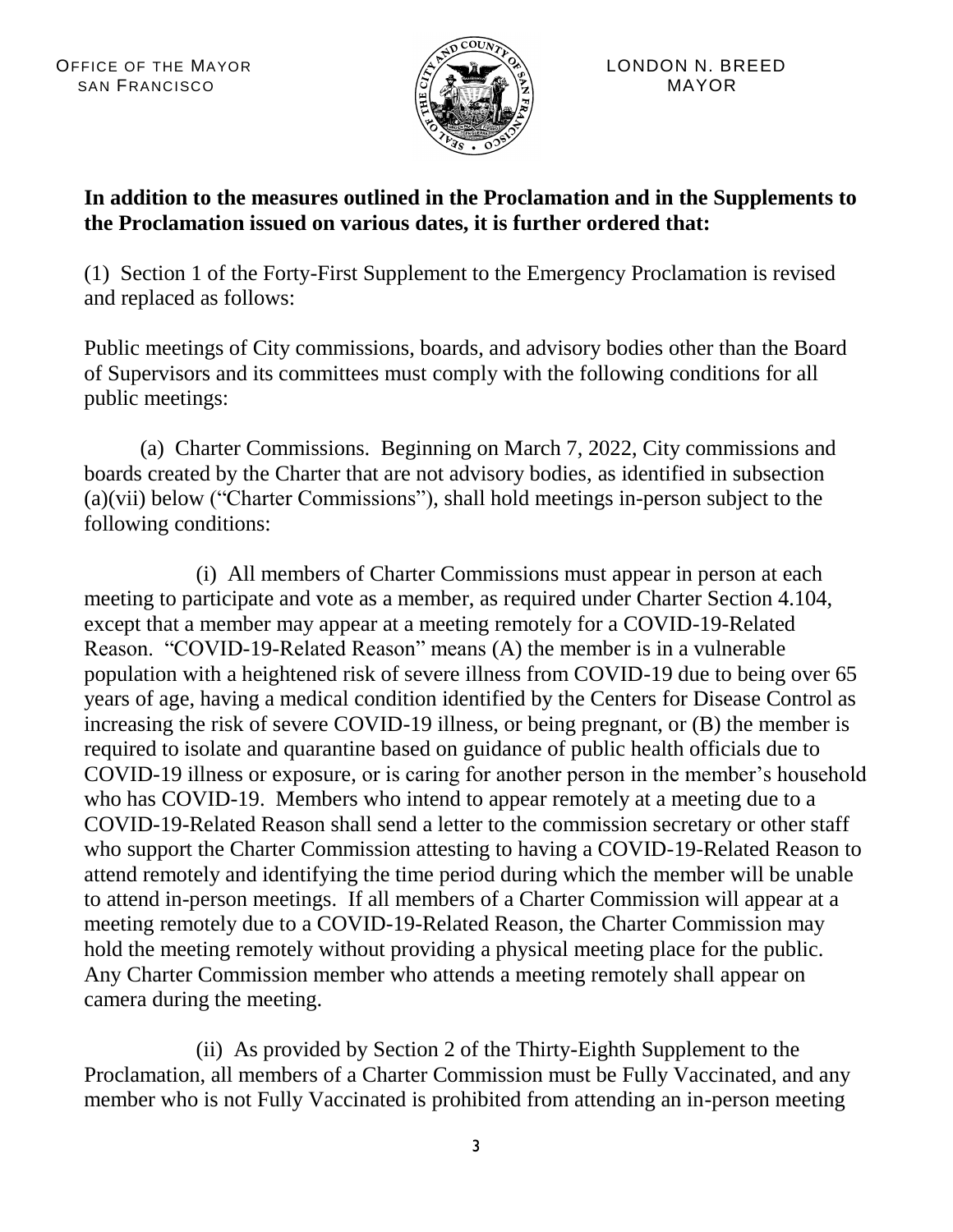

of the body. "Fully Vaccinated" means two weeks after completing the entire recommended series of vaccination (usually one or two doses) with a vaccine authorized to prevent COVID-19 by the FDA, including by way of an emergency use authorization, or by the World Health Organization. For example, as of the date of issuance of this Order, an individual would be fully vaccinated at least two weeks after receiving a second dose of the Pfizer or Moderna COVID-19 vaccine or two weeks after receiving the single dose Johnson & Johnson's Janssen COVID-19 vaccine. A list if FDA authorized vaccines is available at [https://www.fda.gov/emergency-preparedness-and](https://www.fda.gov/emergency-preparedness-and-response/coronavirus-disease-2019-covid-19/covid-19-vaccines)[response/coronavirus-disease-2019-covid-19/covid-19-vaccines.](https://www.fda.gov/emergency-preparedness-and-response/coronavirus-disease-2019-covid-19/covid-19-vaccines) A list of WHO authorized vaccines is available at [https://extranet.who.int/pqweb/vaccines/covid-19](https://extranet.who.int/pqweb/vaccines/covid-19-vaccines) [vaccines.](https://extranet.who.int/pqweb/vaccines/covid-19-vaccines)

(iii) Members of the public shall be allowed to attend and provide public comment at in-person meetings of Charter Commissions. Charter Commissions shall also ensure that members of the public may observe the meeting remotely by electronic means and shall offer an opportunity for members of the public to provide public comment remotely by phone or through online platforms.

(iv) At least one week before the first in-person meeting of a Charter Commission, the chairperson of the Charter Commission or the chairperson's designee shall determine in writing whether third-party presenters, parties, or participants in any hearing or proceeding at that in-person meeting may appear remotely. Thereafter, the Charter Commission may adopt a policy governing the appearance of third-party presenters, parties, or participants for future in-person meetings. For the purpose of this paragraph, "third-party presenters, parties, or participants" does not include City employees acting on behalf of a department. City employees shall follow the direction of their department heads as to whether to attend Charter Commission meetings in person or remotely.

(v) Charter Commission members, members of the public, and any presenters, parties, or participants who attend an in-person meeting must comply with all applicable health orders, guidance or directives from the Department Public Health and the Department of Human Resources, and rules governing the use of the facility in which the meeting occurs.

(vi) Subcommittees of Charter Commissions are not required to meet in person at this time. Charter Commissions may decide whether to require in-person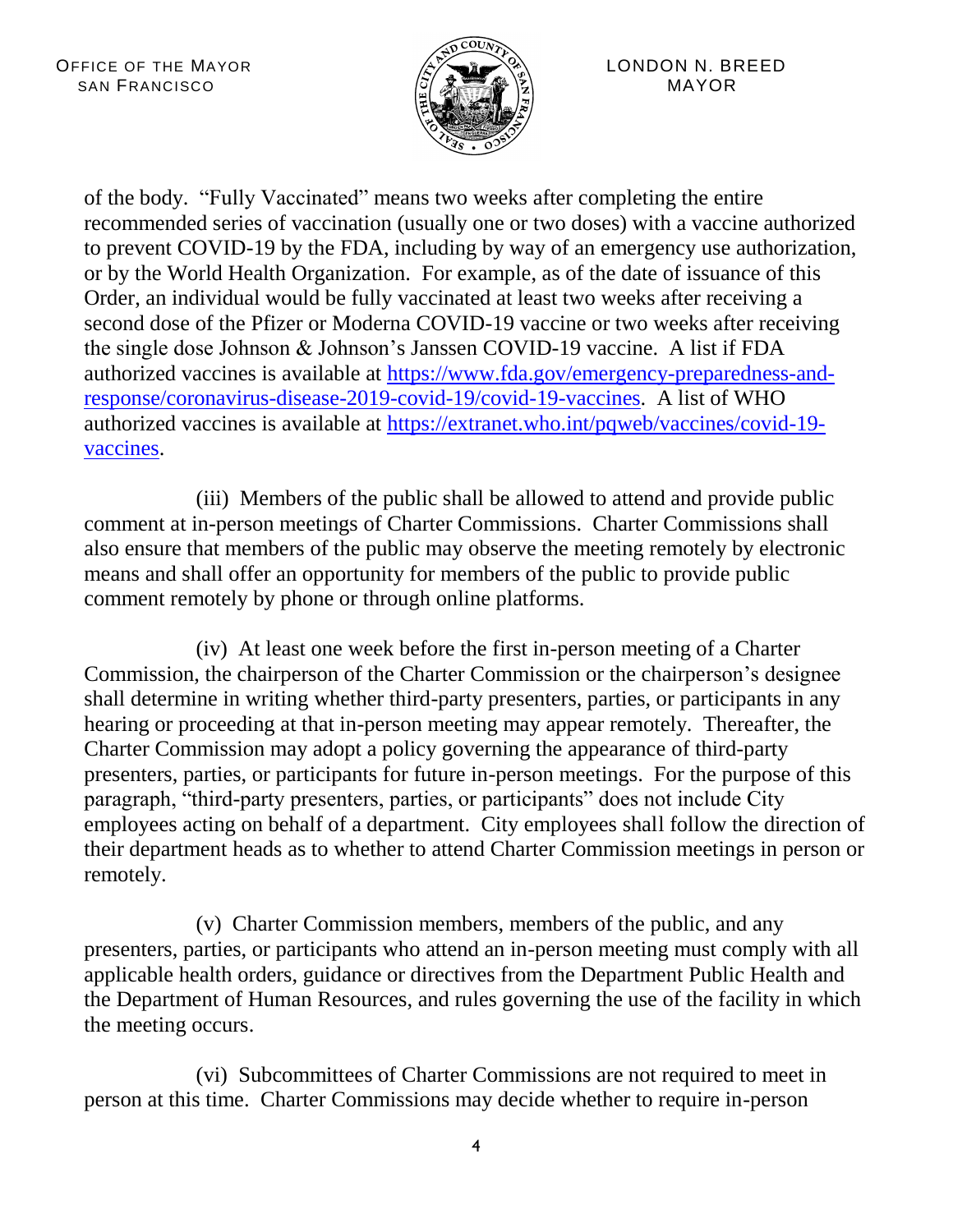OFFICE OF THE MAYOR  $\langle A \rangle$   $\langle A \rangle$  LONDON N. BREED SAN FRANCISCO (3)  $\sqrt{3}$  (3) MAYOR



meetings of such subcommittees. Any in-person meetings of Charter Commission subcommittees shall comply with the requirements of this subsection (a).

(vii) Charter Commissions subject to this subsection (a) are the following: Airport Commission, Arts Commission, Asian Art Commission, Board of Appeals, Building Inspection Commission, Civil Service Commission, Disability and Aging Services Commission, Elections Commission, Entertainment Commission, Commission on the Environment, Ethics Commission, Fine Arts Museum Board of Trustees, Fire Commission, Health Commission, Health Service Board, Historic Preservation Commission, Human Rights Commission, Human Services Commission, Juvenile Probation Commission, Library Commission, Municipal Transportation Agency Board of Directors, Planning Commission, Police Commission, Port Commission, Public Utilities Commission, Public Utilities Rate Fairness Board, Recreation and Park Commission, Retiree Health Care Trust Fund Board, Redistricting Task Force, Retirement Board, Sheriff's Department Oversight Board, Small Business Commission, Commission on the Status of Women, and War Memorial and Performing Arts Board of Trustees.

(b) All Other Commissions, Boards, and Advisory Bodies. The meetings of all other City commissions, boards, and advisory bodies not subject to subsection (a) must occur by teleconference or other electronic means without providing a physical meeting place, and the commission, board, or advisory body must comply with all applicable laws governing public meetings during the emergency, including allowing public observation and participation. This requirement is subject to the following limited exceptions:

(i) Upon written request from the chairperson of a board or commission, the Mayor or the Mayor's designee may, by a written notice or letter provided to the chairperson, waive the requirement in subsection (b) and allow members of the board or commission to convene at a physical location for the sole purpose of discussing and/or acting on an item concerning a personnel matter. But, the board or commission must not provide a physical location for members of the public to attend and must comply with all applicable requirements concerning public observation and participation.

For any meeting allowed by the Mayor under this subsection (b)(i), all of the following conditions apply: All members of the board or commission attending the meeting must be Fully Vaccinated, as defined in subsection (a)(ii) above. The board or commission members and other participants must comply with all applicable health orders, guidance or directives from the Department of Public Health and the Department

5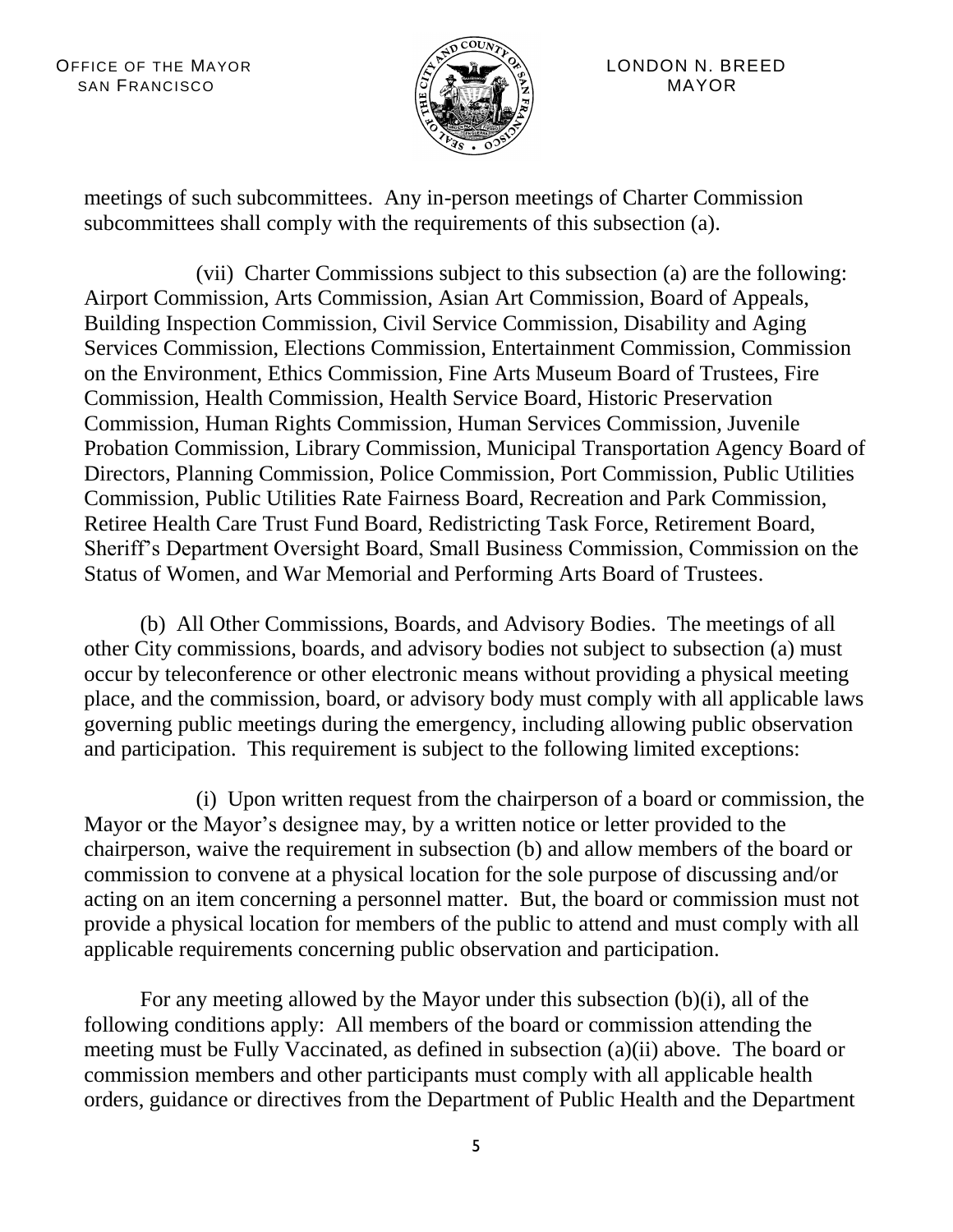OFFICE OF THE MAYOR  $\langle A \rangle$   $\langle A \rangle$  LONDON N. BREED SAN FRANCISCO  $\begin{bmatrix} \tilde{c} & \tilde{s} & \tilde{s} \\ \tilde{s} & \tilde{s} & \tilde{s} \end{bmatrix}$  MAYOR



of Human Resources, and rules governing the use of the facility in which the meeting occurs.

(ii) Between the date of this Order and March 6, 2022, the Redistricting Task Force may convene at a physical location for regular or special meetings, without advance permission from the Mayor. All Task Force members attending an in-person meeting must be Fully Vaccinated, as defined in subsection (a)(ii) above. Members of the Task Force may appear remotely at an in-person meeting for a COVID-19-Related reason as defined in subsection (a)(i) above following the procedure for such appearance specified in that subsection. The Task Force shall ensure that members of the public may observe the meeting remotely by electronic means and shall offer an opportunity for members of the public to provide public comment remotely by phone or through online platforms. The Task Force may also allow members of the public to attend meetings in person and provide public comment at the same location. The Task Force members, City staff and consultants, and members of the public attending in-person meetings shall comply with all applicable health orders, guidance or directives from the Department of Public Health and the Department of Human Resources, and rules governing the use of the facility in which the meeting occurs. Beginning on March 7, 2022, the Restricting Task Force shall comply with subsection (a) above.

(iii) Upon written request from the chairperson of a board, commission, or advisory body demonstrating that holding an in-person meeting would provide a significant benefit to the public, the Mayor may, by a written notice or letter provided to the chairperson, waive the requirement in subsection (b) and allow members of the board, commission, or advisory body to convene at a physical location for a specific meeting. The chairperson must submit the written request at least 14 calendar days before the date of the proposed in-person meeting, and the written request must (A) include an explanation of the special need for an in-person meeting and the reasons an in-person meeting would provide a significant benefit to the public, (B) describe the proposed meeting location, (C) state whether members of the public will be permitted to attend the in-person meeting, and (D) describe measures the board, commission, or advisory body will take to minimize the risk of COVID-19 transmission at the meeting.

For any meeting allowed by the Mayor under this subsection (b)(iii), all of the following conditions apply: All members of the board, commission, or advisory body attending the meeting must be Fully Vaccinated, as defined in subsection (a)(ii) above. Members of the body may appear remotely at an in-person meeting for a COVID-19-